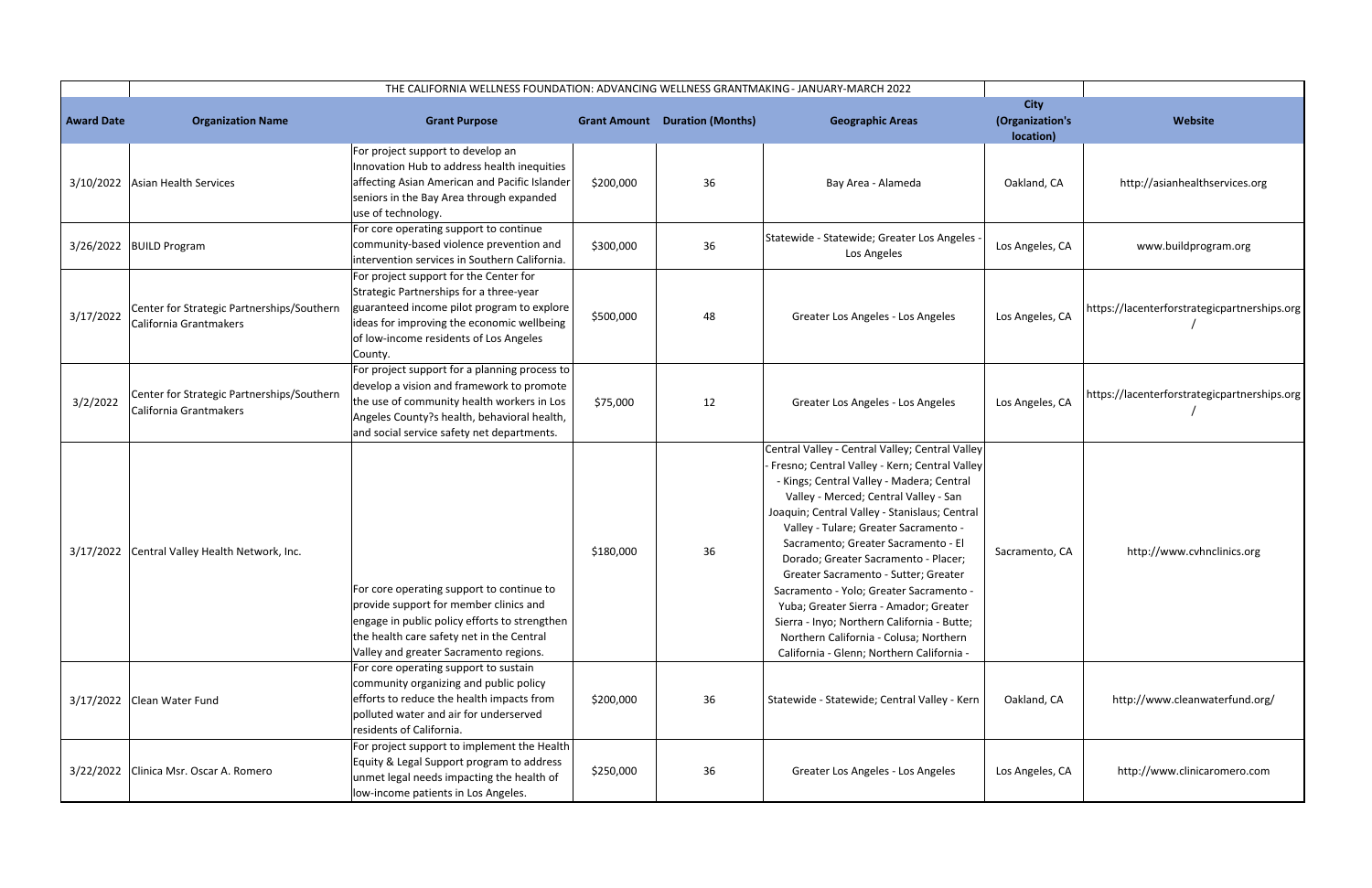| 2/4/2022  | Common Future                                                      | For project support of "Common Future<br>Action Lab: Participatory Investing" to<br>structure new and innovative processes that<br>lift up the perspectives and experiences of<br>leaders within the health and community<br>wealth-building ecosystem in California. | \$25,000  | 12 | Statewide - Statewide                                       | Oakland, CA       | commonfuture.co                   |
|-----------|--------------------------------------------------------------------|-----------------------------------------------------------------------------------------------------------------------------------------------------------------------------------------------------------------------------------------------------------------------|-----------|----|-------------------------------------------------------------|-------------------|-----------------------------------|
| 3/17/2022 | Community Health Partnership of Santa<br>Clara County Incorporated | For project support for a community-driven<br>outreach, education, and organizing<br>initiative to reduce diabetes rates in<br>underserved neighborhoods of Santa Clara<br>County.                                                                                    | \$150,000 | 24 | Bay Area - Santa Clara                                      | San Jose, CA      | http://www.chpscc.org             |
|           | 3/26/2022 Dientes Community Dental Care                            | For core operating support to sustain<br>comprehensive oral health services for<br>uninsured and publicly insured low-income<br>adults and seniors throughout Santa Cruz<br>County.                                                                                   | \$225,000 | 36 | Coastal Area - Santa Cruz                                   | Santa Cruz, CA    | www.dientes.org                   |
| 3/3/2022  | Health in All Policies/Public Health Institute                     | For core operating support for the Health in<br>All Policies program to provide training and<br>technical assistance to California state<br>agencies on institutionalizing health and<br>racial equity practices in government<br>operations.                         | \$300,000 | 24 | Statewide - Statewide                                       | Sacramento, CA    | https://sgc.ca.gov/programs/hiap/ |
| 3/17/2022 | Hmong Innovating Politics/Chinese for<br><b>Affirmative Action</b> | For core operating support for Hmong<br>Innovating Politics to strengthen<br>organizational infrastructure and sustain<br>movement-building in Hmong and<br>Southeast Asian American communities in<br>the Central Valley and Sacramento region.                      | \$250,000 | 36 | Central Valley - Fresno; Greater Sacramento<br>Sacramento   | Sacramento, CA    | http://www.hipcalifornia.com/     |
|           | 3/26/2022 Los Angeles Alliance for a New Economy                   | For core operating support to improve the<br>economic security and wellbeing, including<br>promotion of quality jobs, of low-income<br>workers and communities of color in Los<br>Angeles County through public policy and<br>leadership development efforts.         | \$300,000 | 36 | Statewide - Statewide; Greater Los Angeles -<br>Los Angeles | Los Angeles, CA   | http://www.laane.org              |
|           | 3/17/2022 Movement Strategy Center                                 | For core operating support to improve the<br>infrastructure needed to sustain movement-<br>building work in Northern California.                                                                                                                                      | \$100,000 | 24 | Bay Area - Bay Area                                         | Oakland, CA       | http://movementstrategy.org/      |
| 3/3/2022  | National Health Law Program, Inc.                                  | For core operating support for public policy<br>and legal efforts to protect and improve low-<br>income Californians? access to health care.                                                                                                                          | \$350,000 | 36 | Statewide - Statewide                                       | Los Angeles, CA   | http://www.healthlaw.org          |
|           | 3/26/2022 Open Source Wellness                                     | For core operating support to scale services<br>and build infrastructure to provide holistic<br>care and support to patients in the Bay Area<br>and statewide.                                                                                                        | \$225,000 | 36 | Statewide - Statewide; Bay Area - Bay Area                  | San Francisco, CA | www.opensourcewellness.org        |